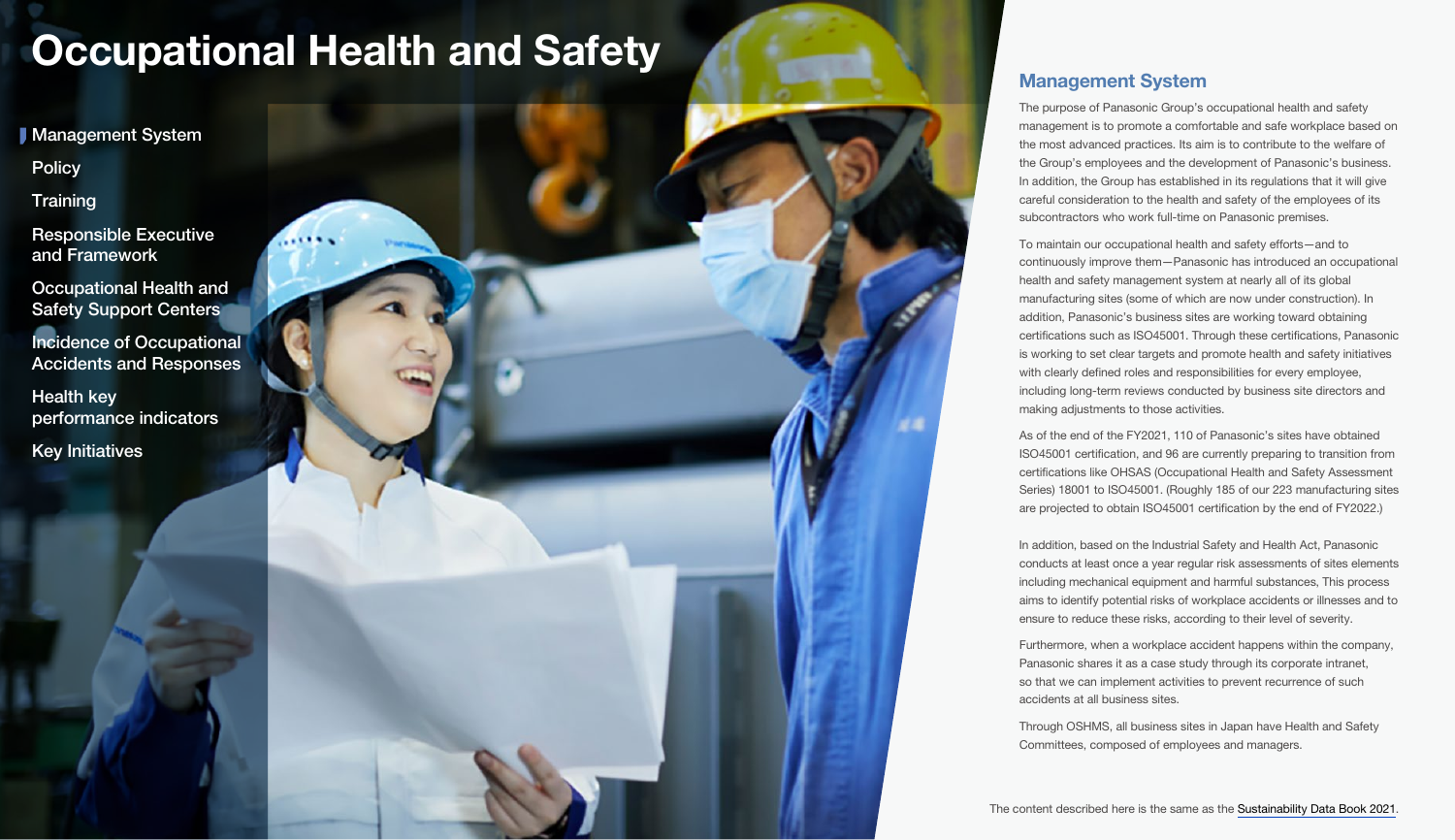<span id="page-1-0"></span>**[Management System](#page-0-0)** 

**Policy** 

**[Training](#page-2-0)** 

[Responsible Executive and](#page-2-0)  Framework

[Occupational Health and](#page-3-0)  Safety Support Centers

[Incidence of Occupational](#page-3-0)  Accidents and Responses

Health key [performance indicators](#page-4-0)

[Key Initiatives](#page-4-0)

The purpose of these Committees is to investigate and debate employee hazard prevention measures, root causes of occupational accidents, measures for recurrence prevention, prevention measures for employees' health issues, as well as employee health maintenance and promotion measures. Moreover, Panasonic has established Occupational Health and Safety Councils with its contractors in order to prevent occupational accidents caused by working with contractors' employees operating on our premises. These Councils serve to maintain open lines of communication among workers and to comprehensively manage health and safety issues.

At our Headquarters, we have built a system for managing the status of occupational accidents arising at some 340 global sites. Should a major occupational accident occur, this system allows to report it within 24 hours, in addition to full year-round monitoring and sharing of case studies with all Group companies. At business sites where occupational accidents have occurred, Panasonic investigates the root causes behind incidents and implements measures at all business sites to prevent the recurrence of similar accidents.

In March of each year, Panasonic establishes Corporate-wide priority policies, and strives to fully inform all employees of their content during July's National Safety Week and October's National Occupational Health Week. These communication efforts include the issuance by Panasonic's President of a specific message related to the key Corporate-wide policies for that fiscal year.

Panasonic Group personnel in charge of health and safety also participate in an annual Employee Personal Health and Occupational Health and Safety Forum, where together they study case studies of initiatives at different business sites, attend lectures by visiting instructors, and engage in activities to increase their knowledge and to put it into practice at each business site.

In addition, Panasonic's Occupational Health and Safety personnel attends presentations given by external experts, share best practices on health and safety among business sites (including those overseas), and give awards to business sites with exceptional safety records at the Employee Personal Health and Occupational Health and Safety Forum held each year in September. These engagements are designed to promote high standards of health and safety across Panasonic's sites.

# **Policy**

Panasonic strives to ensure the personal and occupational health and safety of its employees by sharing the Panasonic Code of Conduct, created by the Board of Directors, and the Panasonic Occupational Safety and Health Policy, issued by the President, to all Panasonic Group companies worldwide. (At the Headquarters these are translated into our most commonly used foreign languages, English and Chinese, while multilingual versions are also offered at each business site.)

## Panasonic Code of Conduct (Excerpts)

Panasonic has established that it will take into account the health of its employees and strive to ensure a safe and comfortable work environment.

#### Chapter 3: Employee Relations

#### (2) Respect for Human Rights

- 4. The Company will give due consideration to the health of its employees and will maintain a comfortable workplace that meets all applicable safety standards.
- **WEB** [Panasonic Code of Conduct, Chapter 3: Employee Relations](https://www.panasonic.com/global/corporate/management/code-of-conduct/chapter-3.html)

<https://www.panasonic.com/global/corporate/management/code-of-conduct/chapter-3.html>

## Panasonic Occupational Safety and Health Policy

The Panasonic Occupational Safety and Health Policy consists of an Occupational Safety and Health Declaration, as well as a set of Activity Guidelines for Occupational Safety and Health. The Company has set initiatives in eight areas that it is thoroughly undertaking.

#### Occupational Safety and Health Declaration

Based on the spirit of "respect for human beings" as stated in our management philosophy, Panasonic Corporation is committed to creating safe and both physically and mentally healthy workplaces through consistent efforts and careful attention.

## Activity Guidelines for Occupational Safety and Health

#### 1. Legal and regulatory compliance

Each business site shall establish its own internal policies and procedures to ensure compliance with all relevant legal and regulatory obligations related to occupational safety and health.

#### 2. Management of resources

Each business site shall invest in human, technology and capital in order to create safe and healthy workplaces.

- 3. Establish, maintain, and improve our occupational safety and health management systems Each business unit shall establish an occupational safety and health management system, and regularly maintain and improve it.
- 4. Definitions of roles, authorities and responsibilities, and establishment of an organizational structure

In order to ensure smooth implementation of Panasonic's occupational safety and health management systems and to promote their continuous and voluntary improvements, each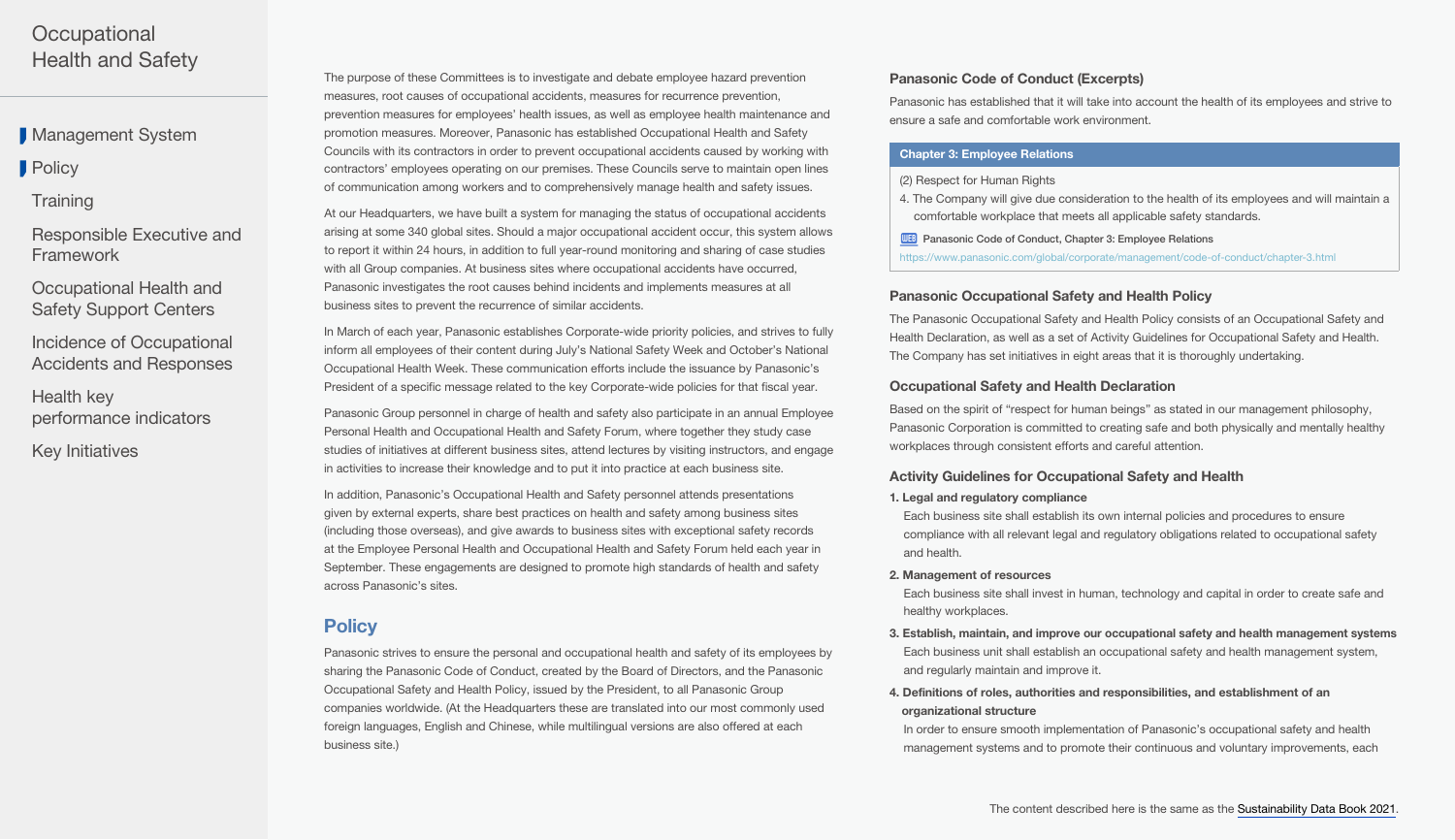<span id="page-2-0"></span>[Management System](#page-0-0)

**[Policy](#page-1-0)** 

**Training** 

Responsible Executive and **Framework** 

[Occupational Health and](#page-3-0)  Safety Support Centers

[Incidence of Occupational](#page-3-0)  Accidents and Responses

Health key [performance indicators](#page-4-0)

[Key Initiatives](#page-4-0)

business site shall define the organizational structure for health and safety management, including the roles, authorities, and responsibilities of legal representatives, managers and supervisors.

- 5. Removal and reduction of the root causes of hazards and potential damage Each business site shall carry out risk assessments, identify hazards and root causes of potential damage, and remove or reduce them.
- 6. Setting health and safety goals and formulating and implementing a management plan At each business site, the business operators taking part in the Health and Safety Committees (managers) and employees shall work together to assess occupational safety and health activities, identify disasters and potential threats to health, adopt appropriate goals, and formulate and execute a management plan for occupational safety and health.
- 7. Auditing and review by management

Each business site shall conduct regular audits to monitor occupational safety and health activities. Based on the audit results, the management shall carry out appropriate reviews and implement continuous improvements.

8. Education and training

Each business site shall provide its employees and those of its business partners on its premises with education and training in accordance with the occupational safety and health management plan. Each business site shall ensure that all relevant personnel are appropriately kept informed of the health and safety policy and the occupational health and safety management system.

June 24, 2021

President Yuki Kusumi, Panasonic Corporation

# **Training**

Panasonic educates employees, managers, and occupational health and safety personnel using the Safety and Health Education Guideline and the Mental Health Education Guideline that it has established.

In September of each year, Panasonic holds its Employee Personal Health and Occupational Health and Safety Forum—where employees from all business sites can learn good examples of personal health and occupational health and safety promotion activities from each other. At the Forum, Panasonic awards business sites that have achieved zero accidents or shown outstanding efforts—as part of its goal to raise the standards of its health and safety activities.

## Headquarters Training and Numbers of Trainees (Fiscal 2020)

| Group                           | <b>Name of Training</b>                                                         | <b>Period/Time</b> | Number of<br><b>Trainees</b> |
|---------------------------------|---------------------------------------------------------------------------------|--------------------|------------------------------|
| New hires<br>(all types)        | All new hire trainees                                                           | 30 minutes         | 1,255                        |
|                                 | Career Hires Introductory Training                                              | 30 minutes         | 175                          |
| HR roles                        | Occupational Health and Safety<br>Personnel Training (Introduction)             | 2.5 days           | 28                           |
|                                 | Course on Human Resources Basic<br>Roles                                        | 3 hours            | 62                           |
| Manufacturing-<br>related roles | Lectures on Machinery and Equipment<br><b>Safety Standards</b>                  | As needed          | Roughly 200                  |
|                                 | Occupational Health and Safety<br>Seminar for Production Engineering<br>Manager | 2days              | 21                           |
| Executives/<br>managers         | Occupational Health and Safety<br>Seminar for Executives and Plant<br>Managers  | 2days              | 17                           |
| Total                           |                                                                                 |                    | Roughly 1,760                |

\*All seminars are for employees of Panasonic Corporation and its affiliated companies in Japan.

# Responsible Executive and Framework

The executive officer responsible for occupational health and safety is the Chief Human Resources Officer (CHRO), Shigeki Mishima. (As of August 2021)

As per Panasonic's Occupational Health and Safety Management Regulations, established for Corporate-wide occupational health and safety management, Panasonic uses the management structure shown below. Divisional Company Presidents (or executives of at least executive officer rank) supervise occupational health and safety at their respective Divisional Companies.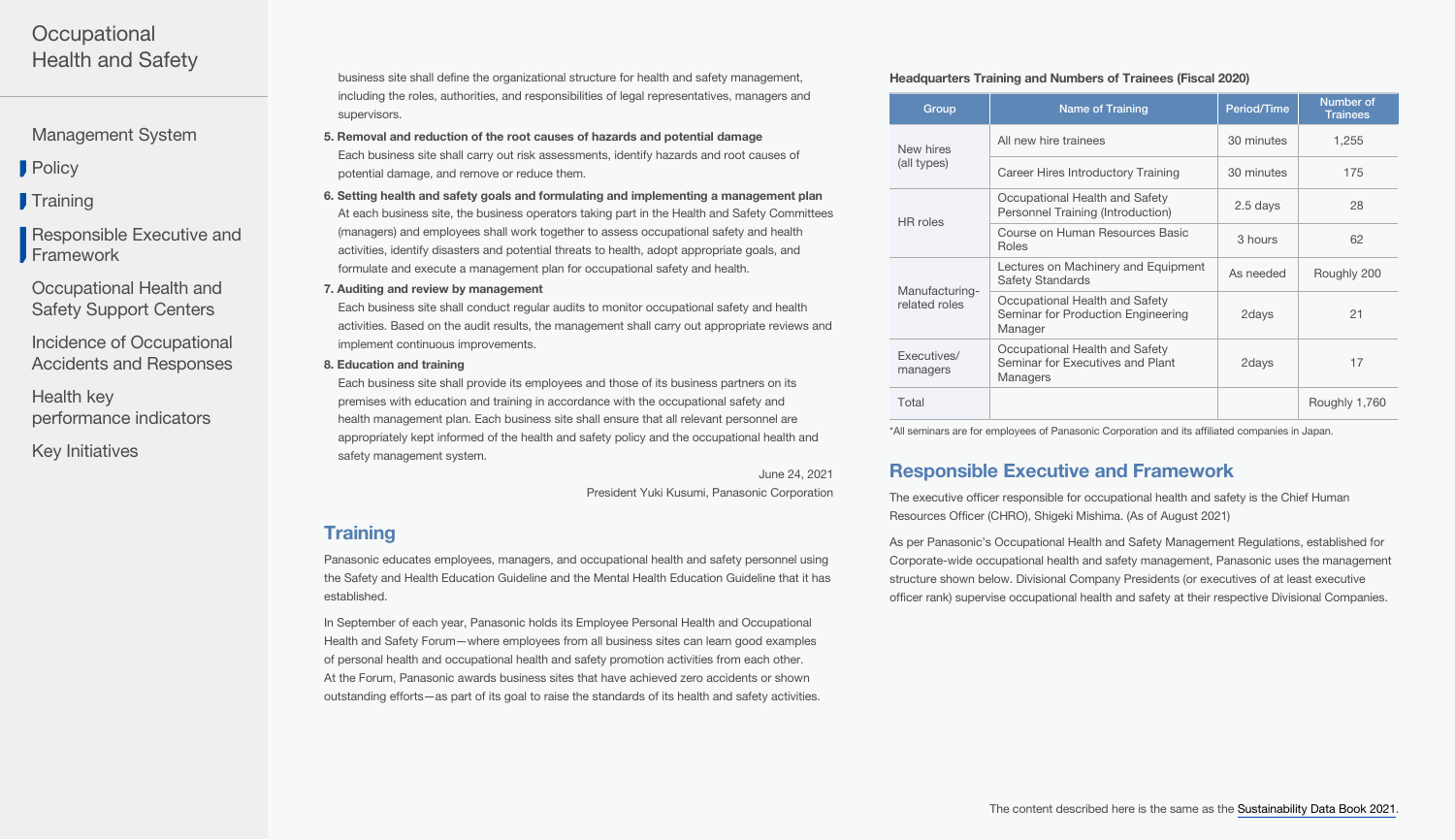<span id="page-3-0"></span>[Management System](#page-0-0)

**[Policy](#page-1-0)** 

**[Training](#page-2-0)** 

[Responsible Executive and](#page-2-0)  Framework

Occupational Health and Safety Support Centers

Incidence of Occupational Accidents and Responses

Health key [performance indicators](#page-4-0)

[Key Initiatives](#page-4-0)



# Occupational Health and Safety Support Centers

In Japan, Panasonic has established the following support centers to help employees prevent or deal with mental or physical stress:

## ■ Employee Counselors (or the human resources department of the employee's place of work)

Since 1957, Panasonic has designated highly experienced employees as "counselors," and it has implemented a "Counselor System" whereby other employees may confer with them. The counselors answer any question other employees may have concerning welfare systems, and provide support to help employees resolve individual worries or problems that they face in their work or private lives.

## **EAP\*** Consultation Office

Panasonic has engaged specialist counselors to listen to the personal concerns of employees, who can rest assured that what they have discussed will not be disclosed to the company or to their health insurance organization.

\* EAP: Employee Assistance Program

# Company Clinic

Full-time physicians and occupational health personnel are deployed to company clinics to provide a health support that performs functions such as handling illnesses that manifest during work, consulting on mental and physical health, preventing lifestyle-related diseases, and helping in smoking cessation.

# Incidence of Occupational Accidents and Responses



Source: Research on Occupational Accident Trends (Ministry of Health, Labour and Welfare)

#### Number of Fatal Accidents (Global)\*3

| Fatal<br><i>incidents</i> | 2015 | 2016                  | 2017 | 2018      | 2019                                                          | 2020             |
|---------------------------|------|-----------------------|------|-----------|---------------------------------------------------------------|------------------|
| Target                    |      |                       |      |           |                                                               |                  |
| Actual                    |      | Japan:<br>An employee |      | Overseas: | Japan:<br>A local employee   Temporary staff   Group Employee | Japan: Panasonic |

\*1 For the Panasonic Group in Japan, excluding temporary staff and on-site contractors. \*2 For the Panasonic Group in Japan.

\*3 Includes employees stationed overseas, temporary employees, and onsite contractor employees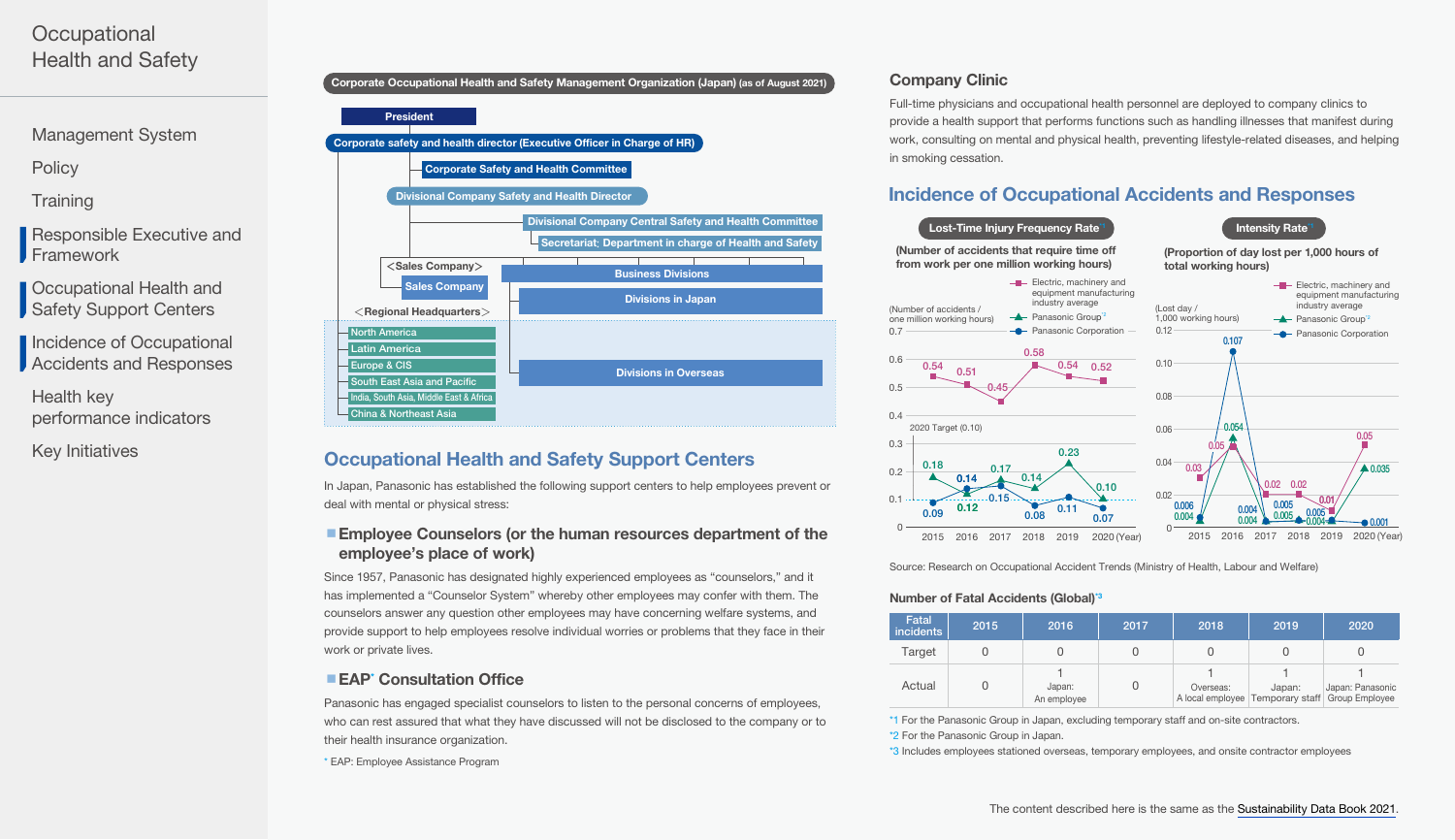<span id="page-4-0"></span>[Management System](#page-0-0)

**[Policy](#page-1-0)** 

**[Training](#page-2-0)** 

- [Responsible Executive and](#page-2-0)  Framework
- [Occupational Health and](#page-3-0)  Safety Support Centers
- [Incidence of Occupational](#page-3-0)  Accidents and Responses
- Health key **performance indicators**

Key Initiatives

## Incident Background and Recurrence Prevention

In FY 2021, there was a regrettable incident involving an employee who fell to their death while performing work in a high location where they had been dispatched. Panasonic takes this extremely seriously and has conducted a thorough general inspection of the management of work instructions at the site to which the employee was dispatched, whether or not the work was dangerous, and whether proper protective equipment for fall prevention was used. We are reminding those at all of our worksites that safety is the first priority over everything and working across the entire Group to eliminate serious accidents

# Health Key Performance Indicators



After promoting Corporate-wide efforts to raise awareness of steps walked in fiscal 2019, we raised the 10-year rate of awareness by nearly threefold, while gradually increasing the rate of exercise as well. Panasonic's initiative to move from separate indoor smoking areas to 100% smoke-free buildings has lowered the smoking rate among men by just over 26% and among women by 4.4% from the peak figure. At the same time, while health promoting initiatives temporarily lowered obesity rates, they have continued to make gains again, so the Panasonic Group needs to expand the scope of its health promotion activities even further.

# Key Initiatives

## ■ Safety

## Creating Equipment Safety Standards

To prevent occupational safety risks involving equipment, Panasonic reviews safety conditions for all newly installed equipment by evaluating compliance with its Equipment Safety Standards. These precautionary audits take place when Panasonic builds new plants and installs new production equipment in existing business sites. The Guidelines on Creating Equipment Safety Standards form the basic outline for the Equipment Safety Standards at each business site. They take into account the laws and regulations of Japan, international standards, our know-how, and real disaster case studies.

Panasonic publishes these Guidelines in multiple languages.

## Preparing for Emergencies

We have established policies, systems, and other basics for emergency response in our Group-wide Emergency Response Procedures and related manuals to prepare for all types of emergency situations. We prepare for emergencies by making sure to respond carefully according to the response procedure through regular disaster drills (including practicing evacuation and safety checks) for foreseeable incidents like fires or natural disasters and undertaking activities to spread awareness about preventing secondary disasters. See the Risk Management chapter ([P.54\)](https://holdings.panasonic/global/corporate/sustainability/pdf/sdb202204e-riskmanagement.pdf) for more details.

## Occupational Health

Regarding special tasks such as the handling of heavy objects or chemical substances, Panasonic will conduct work reviews work performed by using Safety Data Sheets (SDS) and provides appropriate protective equipment to reduce the necessity of such work as much as possible. Coinciding with the new obligation to conduct chemical substance risk assessments (as of June 2016), we review substances subject to the assessment, conduct additional health checkups in compliance with all laws and regulations, and continually monitor the situation so that there are no negative effects on employees' health.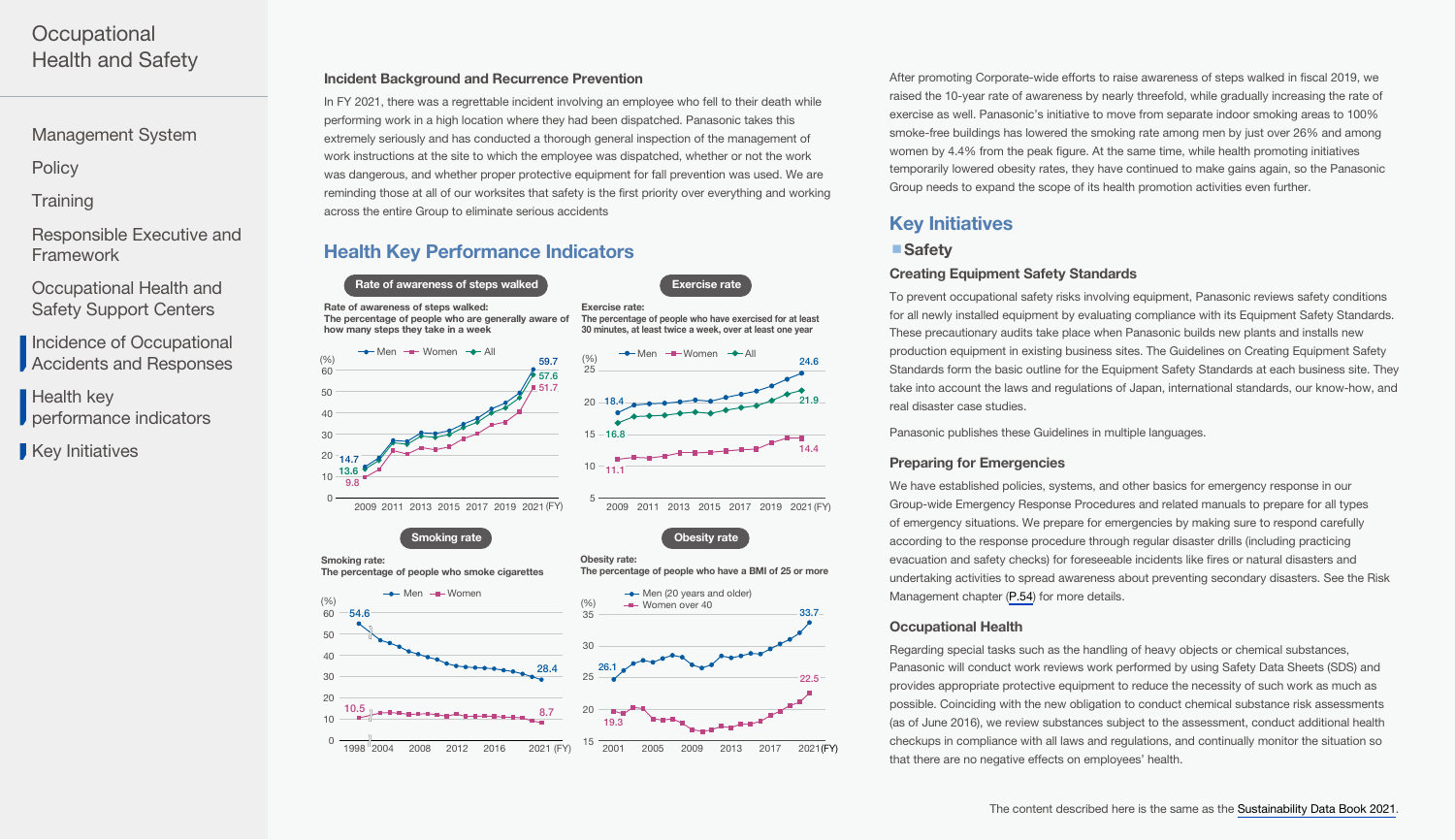[Management System](#page-0-0)

**[Policy](#page-1-0)** 

**[Training](#page-2-0)** 

[Responsible Executive and](#page-2-0)  Framework

[Occupational Health and](#page-3-0)  Safety Support Centers

[Incidence of Occupational](#page-3-0)  Accidents and Responses

Health key [performance indicators](#page-4-0)

[Key Initiatives](#page-4-0)

The Stress Check system was scheduled and implemented for each of Panasonic's locations between FY2017 and FY2020 (and was carried out by each location), but in addition to the conventional response for those under high stress, since FY2021 all Panasonic Group companies conduct these Stress Checks in June of each year, implemented for each company organizational unit, in order to promote group analyses and workplace improvements on a company organizational unit level. (Stress Checks for FY2021 were postponed until October due to the impact of the coronavirus.)

We have also worked out functions for reminding every employee in the Panasonic Group to undergo these Stress Checks. Beyond helping the employees themselves understand their stress levels, the results of these Stress Checks are also used as feedback for workplace diagnostics and analyses and are also leveraged in measures meant to prevent mental health issues through workplace stimulation. In addition to providing employees with an opportunity to identify their own stress levels, the Stress Check Test results offer workplace feedback in the form of a diagnostic analysis. This analysis is used to develop measures intended to prevent the occurrence of mental illness and to revitalize the workplace.

Employees who work long hours or whose regular health screening results suggest a need for monitoring their safety receive a consultation from an occupational physician based on Panasonic's own criteria. , Measures are also taken to prevent damage to the employee's health, including by addressing working conditions and environment.

Furthermore, from the perspective of employee health and statutory compliance, we are striving to address excessive working hours and fundamentally review work processes in a way that goes beyond short-term efforts. This is part of our approach to continuously improve how employees engage in work and downtime.





## ■ Personal Health

We are promoting "Healthy Panasonic", a Corporatewide campaign for healthy lifestyles started in FY2002 that targets all employees, labor unions and health insurance organizations. To ensure sustainable growth, and as the average employee age advances, Panasonic aims to prevent falls, reduce the risks of brain and heart disease, improve the mental and physical condition of its employees, and exhibit top performance Corporate-wide.

## Promotional Framework

As of August 2021, the executive in charge of promoting Healthy Panasonic is Executive Officer and CHRO Shigeki Mishima.

Panasonic has established the Healthy Panasonic Promotion Committee to determine the policies and strategies for Healthy Panasonic. Under this committee, the Healthy Panasonic Working Group decides on the specifics of these strategies, while Health and Safety Committees implement these strategies at each business site.